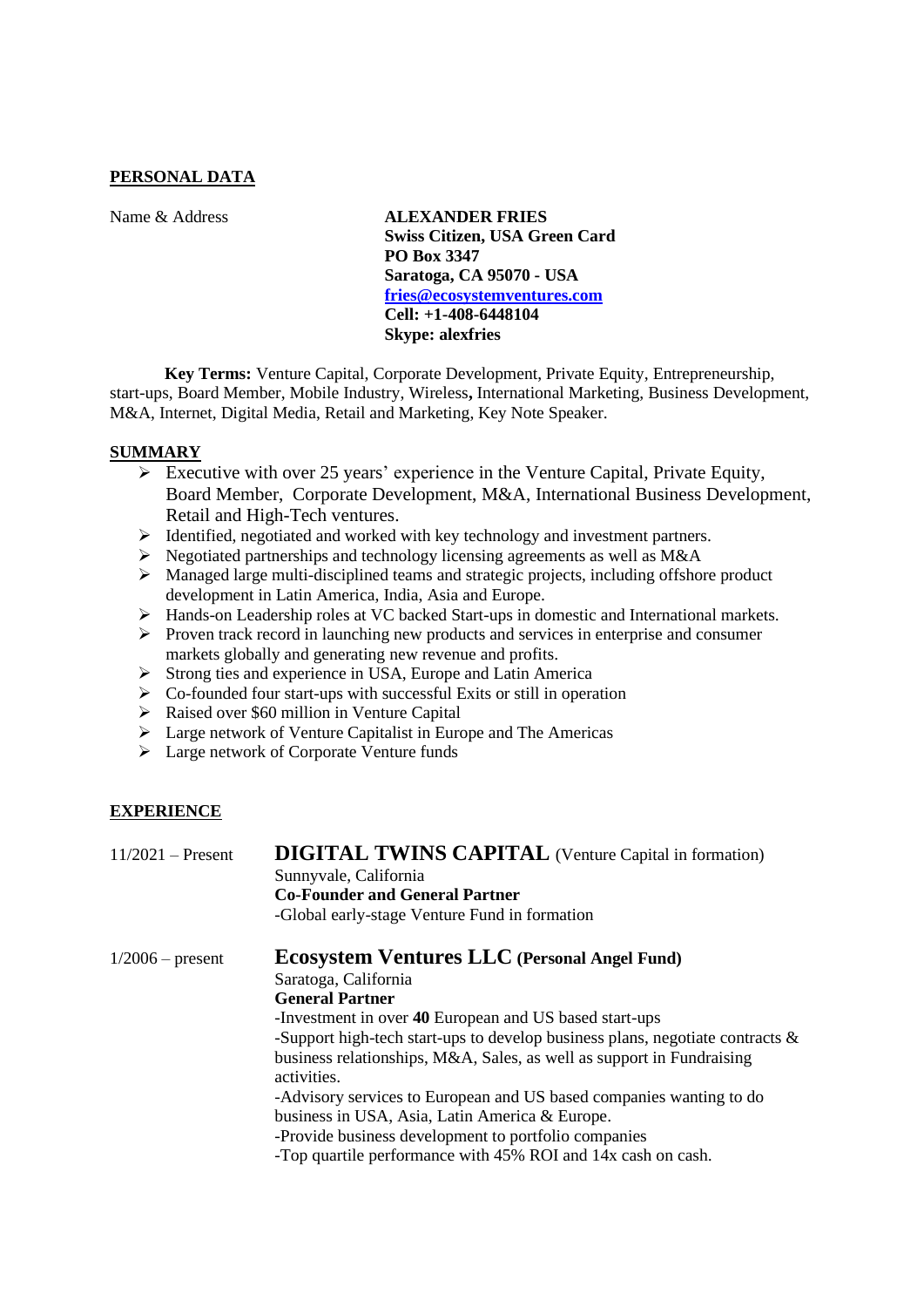| $1/2016 - 11/2021$  | <b>ALPANA I &amp; II Ventures (Venture Capital)</b><br>Geneva, Switzerland and San Mateo, California<br><b>Co-Founder and General Partner</b><br>-Source start-up companies in early stages<br>-Manage Fund strategy and investment decisions<br>-Support portfolio companies with strategy, business development<br>-Network with the VC and Corporate ecosystem<br>-Interact and source of LP network<br>-Support EU start-ups entering the USA market                                                                                                                   |
|---------------------|----------------------------------------------------------------------------------------------------------------------------------------------------------------------------------------------------------------------------------------------------------------------------------------------------------------------------------------------------------------------------------------------------------------------------------------------------------------------------------------------------------------------------------------------------------------------------|
| $9/2017 - 5/2018$   | <b>STANLEY BLACK &amp; DECKER VENTURES</b><br>San Francisco (USA), Frankfurt (Germany)<br><b>Sr. Investment Manager</b><br>-Set up Corporate Fund for Europe<br>-Evangelized Stanley Ventures<br>-Networked<br>-Made first investment for Stanley Ventures Europe                                                                                                                                                                                                                                                                                                          |
| $11/2009 - 12/2011$ | <b>Playspan Inc</b> (Virtual Goods and Internet Micropayment)<br><b>Acquired by VISA International in 2011</b><br>Sunnyvale - California<br><b>CO-FOUNDER &amp; VP Business &amp; Corporate Development</b><br>-Co-founded company from inception<br>-Helped raise over \$46 million in Venture Capital<br>-Acquired first few customers via Partnerships<br>-Created and implemented Marketing Plan<br>-Supported two M&A deals<br>-Investors included Softbank, Menlo Ventures, STIC, Easton Capital                                                                     |
| $11/2005 - 9/2009$  | <b>Golden Gate Capital (Private Equity Fund)</b><br><b>Project: Vistec AG</b><br>Germany/New York/San Francisco<br><b>Senior Director Business Development &amp; Sourcing EU</b><br>-Responsible for all Partnerships (Licensing, OEM, Co-Marketing)<br>-Evaluated multiple M&A deals<br>-Acquired IBM Lithography IP portfolio<br>-Business Development in new markets like India and Middle East<br>-Responsible for analysing multiple potential M&A deals<br>-Supported VP of Sales at EU acquisitions                                                                 |
| $8/2001 - 11/2005$  | <b>SVOX AG</b><br><b>Acquired by NUANCE Inc. in 2011</b><br>Zürich-Switzerland/Silicon Valley-California<br><b>CO-FOUNDER, VP Marketing and Business Development</b><br>-Founding member. Helped raise two rounds of Venture Capital funding<br>-Negotiated and completed strategic partnerships and OEMs<br>-Responsible for all Marketing functions (Product and Public Relations)<br>-Developed and led the company's efforts into the embedded speech markets<br>such as automotive and mobile devices<br>-Company is today global market leader in certain industries |